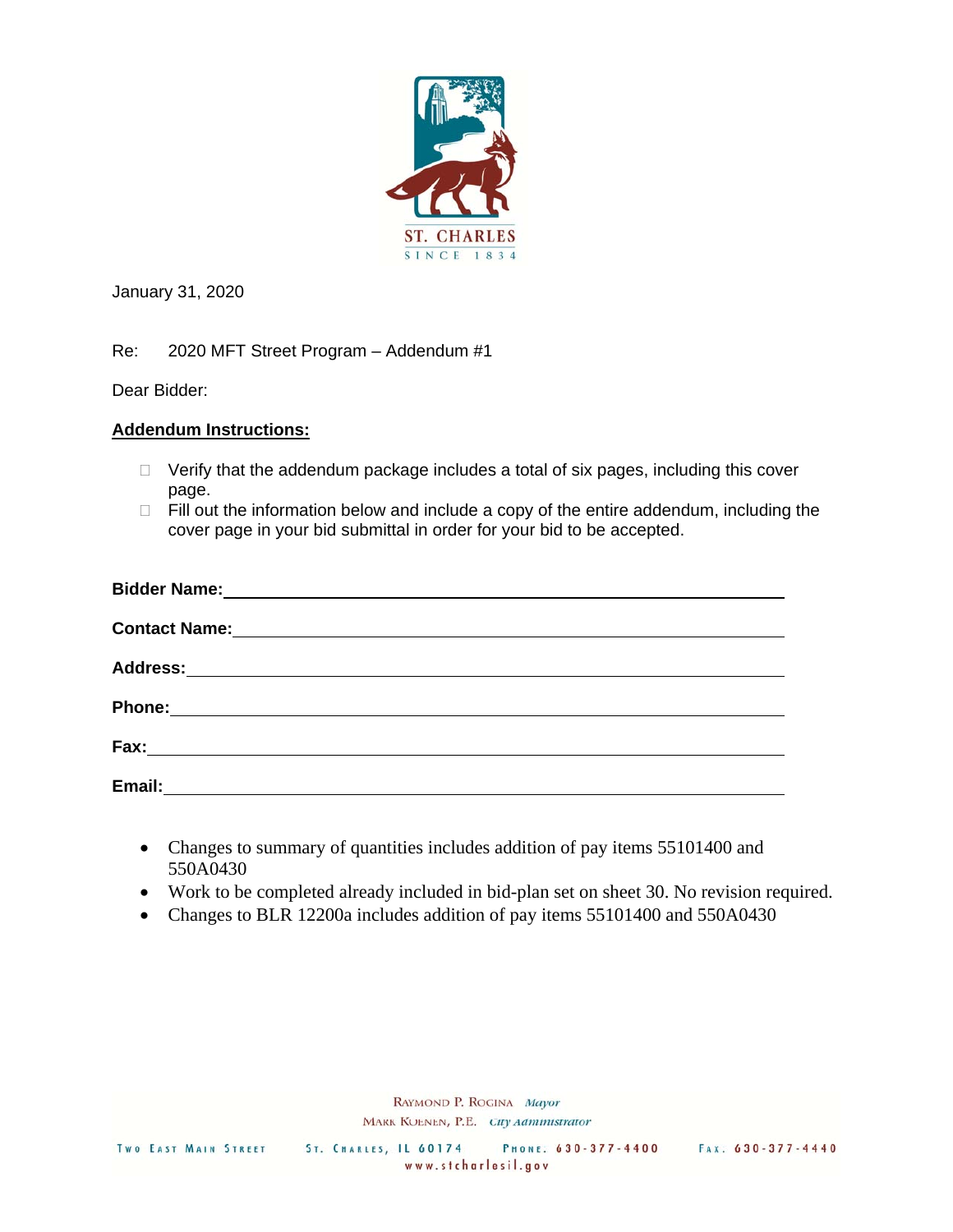Additional Pay Items<br>Update contract to include two additional pay items of the description and quantities listed<br>below. Pay items shall be in accordance with the Standard Specifications for Road and Bridge Construction adopted April 1, 2016.

| ltem<br><b>Number</b> | <b>Pay Item Description</b>       | Unit | Quantity |
|-----------------------|-----------------------------------|------|----------|
| 55101400              | STORM SEWER REMOVAL 30"           | -F   |          |
| 550A0430              | STORM SEWERS, CLASS A, TYPE 2 30" | LF   |          |

If you have any additional questions, please contact Chris Gottlieb at coottlieb@stcharlesil.gov  $(630)$  377-4408.

Sincerely yours,

12 U

Chris Gottlieb, P.E. Civil Engineer II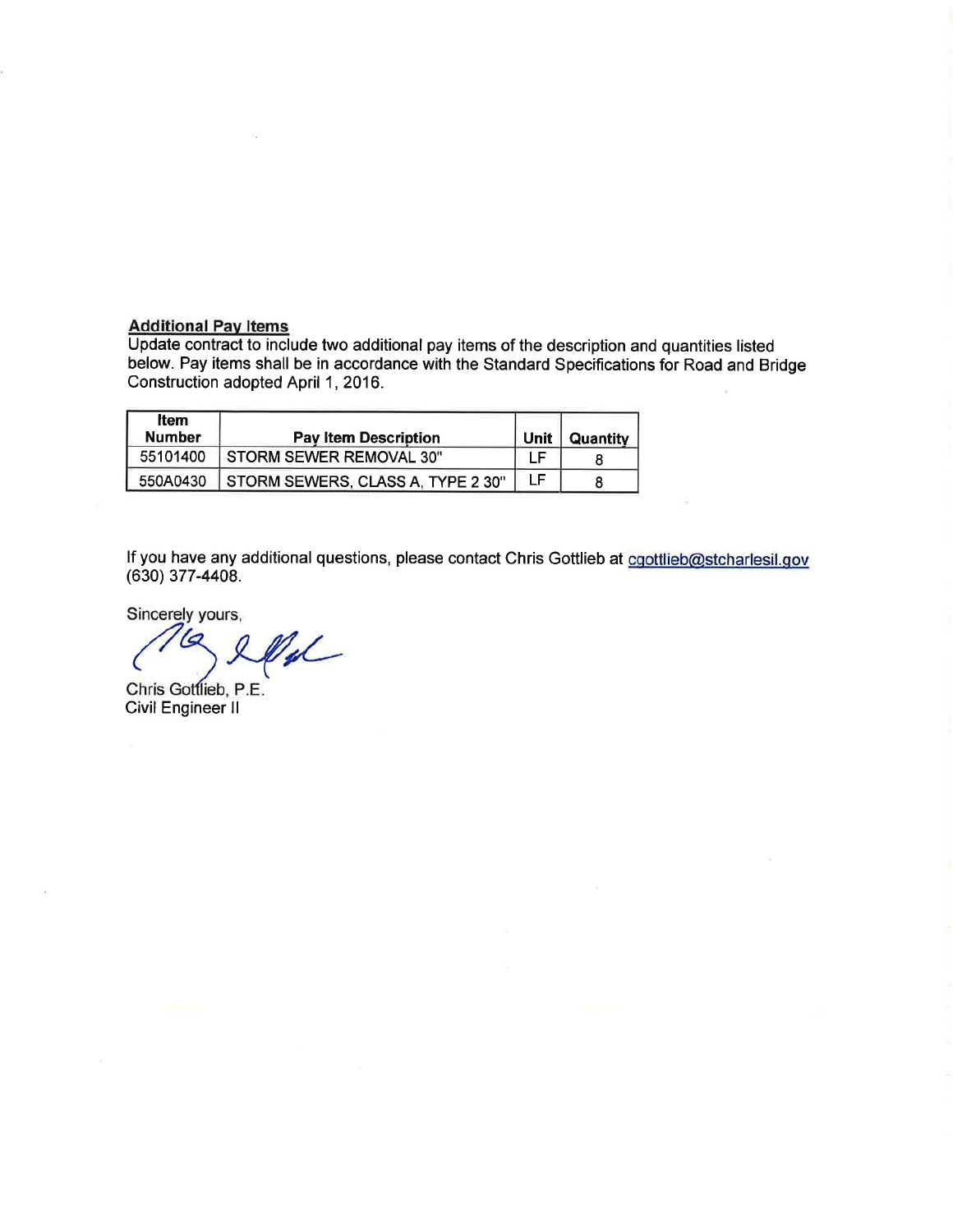

County Local Public Agency Section Route Various Kane City of St. Charles 20-00113-00-RS

(For complete information covering these items, see plans and specifications) **Schedule for Single Bid**

**MAIN BID**

| Item No.           | Items                                                   | Unit       | Quantity        | <b>Unit Price</b> | Total |  |  |
|--------------------|---------------------------------------------------------|------------|-----------------|-------------------|-------|--|--|
| 20201200           | REMOVAL AND DISPOSAL OF UNSUITABLE MATERIAL             | <b>CY</b>  | 592.00          |                   |       |  |  |
| 21001000           | <b>GEOTECHNICAL FABRIC FOR GROUND STABILIZATION</b>     | SY         | 1,125.00        |                   |       |  |  |
| 21101615           | TOPSOIL FURNISH AND PLACE, 4"                           | SY         | 2,739.00        |                   |       |  |  |
| 25000100           | SEEDING, CLASS 1                                        | AC         | 1.00            |                   |       |  |  |
| 25100630           | <b>EROSION CONTROL BLANKET</b>                          | SY         | 2,739.00        |                   |       |  |  |
| 30300112           | AGGREGATE SUBGRADE IMPROVEMENT 12"                      | SY         | 879.00          |                   |       |  |  |
| 35101600           | AGGREGATE BASE COURSE, TYPE B 4"                        | SY         | 544.00          |                   |       |  |  |
| 35101800           | AGGREGATE BASE COURSE, TYPE B 6"                        | SY         | 138.00          |                   |       |  |  |
| 35102200           | AGGREGATE BASE COURSE, TYPE B 10"                       | SY         | 1,125.00        |                   |       |  |  |
| 40600275           | BITUMINOUS MATERIALS (PRIME COAT)                       |            | POUND 19,533.00 |                   |       |  |  |
| 40600290           | BITUMINOUS MATERIALS (TACK COAT)                        |            | POUND 29,540.00 |                   |       |  |  |
| 40600982           | HOT-MIX ASPHALT SURFACE REMOVAL - BUTT JOINT            | <b>SY</b>  | 890.00          |                   |       |  |  |
| 40603080           | HOT-MIX ASPHALT BINDER COURSE, IL-19.0, N50             | <b>TON</b> | 1,094.00        |                   |       |  |  |
| 40603200           | POLYMERIZED HOT-MIX ASPHALT BINDER COURSE, IL-4.75, N50 | <b>TON</b> | 1,141.00        |                   |       |  |  |
| 40603335           | HOT-MIX ASPHALT SURFACE COURSE, MIX "D" N50             | <b>TON</b> | 5,465.00        |                   |       |  |  |
| 42300200           | PCC DRIVEWAY PAVEMENT, 6 INCH                           | SY         | 752.00          |                   |       |  |  |
| 42400200           | PORTLAND CEMENT CONCRETE SIDEWALK 5 INCH                | <b>SF</b>  | 9,072.00        |                   |       |  |  |
| 42400300           | PORTLAND CEMENT CONCRETE SIDEWALK 6 INCH                | <b>SF</b>  | 1,345.00        |                   |       |  |  |
| 42400800           | <b>DETECTABLE WARNINGS</b>                              | <b>SF</b>  | 532.00          |                   |       |  |  |
| 44000100           | <b>PAVEMENT REMOVAL</b>                                 | SY         | 1,125.00        |                   |       |  |  |
| 44000156           | HOT-MIX ASPHALT SURFACE REMOVAL, 1 3/4"                 | SY         | 18,245.00       |                   |       |  |  |
| 44000157           | HOT-MIX ASPHALT SURFACE REMOVAL, 2"                     | SY         | 1,411.00        |                   |       |  |  |
| 44000159           | HOT-MIX ASPHALT SURFACE REMOVAL, 2-1/2"                 | SY         | 22,119.00       |                   |       |  |  |
| 44000161           | HOT-MIX ASPHALT SURFACE REMOVAL, 3"                     | SY         | 639.00          |                   |       |  |  |
| 44000163           | HOT-MIX ASPHALT SURFACE REMOVAL, 3 1/2"                 | SY         | 7,409.00        |                   |       |  |  |
| 44000200           | <b>DRIVEWAY PAVEMENT REMOVAL</b>                        | SY         | 752.00          |                   |       |  |  |
| 44000600           | SIDEWALK REMOVAL                                        | <b>SF</b>  | 10,487.00       |                   |       |  |  |
| 44201672           | CLASS D PATCHES, TYPE II, 2 INCH                        | SY         | 313.00          |                   |       |  |  |
| 44201692           | CLASS D PATCHES, TYPE II, 4 INCH                        | SY         | 284.00          |                   |       |  |  |
| 44201705           | CLASS D PATCHES, TYPE II, 5 INCH                        | SY         | 648.00          |                   |       |  |  |
| 44201729           | ICLASS D PATCHES. TYPE II. 7 INCH                       | SY         | 470.00          |                   |       |  |  |
| 44201741           | CLASS D PATCHES, TYPE II, 8 INCH                        | SY         | 520.00          |                   |       |  |  |
| 67100100           | <b>MOBILIZATION</b>                                     | LS         | 1.00            |                   |       |  |  |
| 70102620           | TRAFFIC CONTROL AND PROTECTION, STANDARD 701501         | LS         | 1.00            |                   |       |  |  |
| 70102640           | TRAFFIC CONTROL AND PROTECTION. STANDARD 701801         | LS         | 1.00            |                   |       |  |  |
| 70300100           | <b>ISHORT TERM PAVEMENT MARKING</b>                     | <b>LF</b>  | 100.00          |                   |       |  |  |
| 70300150           | SHORT TERM PAVEMENT MARKING REMOVAL                     | <b>SF</b>  | 100.00          |                   |       |  |  |
| 78000100           | THERMOPLASTIC PAVEMENT MARKING - LETTERS & SYMBOLS      | <b>SF</b>  | 10.00           |                   |       |  |  |
| 78000200           | THERMOPLASTIC PAVEMENT MARKING - LINE 4"                | LF         | 50.00           |                   |       |  |  |
| 78000400           | THERMOPLASTIC PAVEMENT MARKING - LINE 6"                | <b>LF</b>  | 594.00          |                   |       |  |  |
| Total from Page 1: |                                                         |            |                 |                   |       |  |  |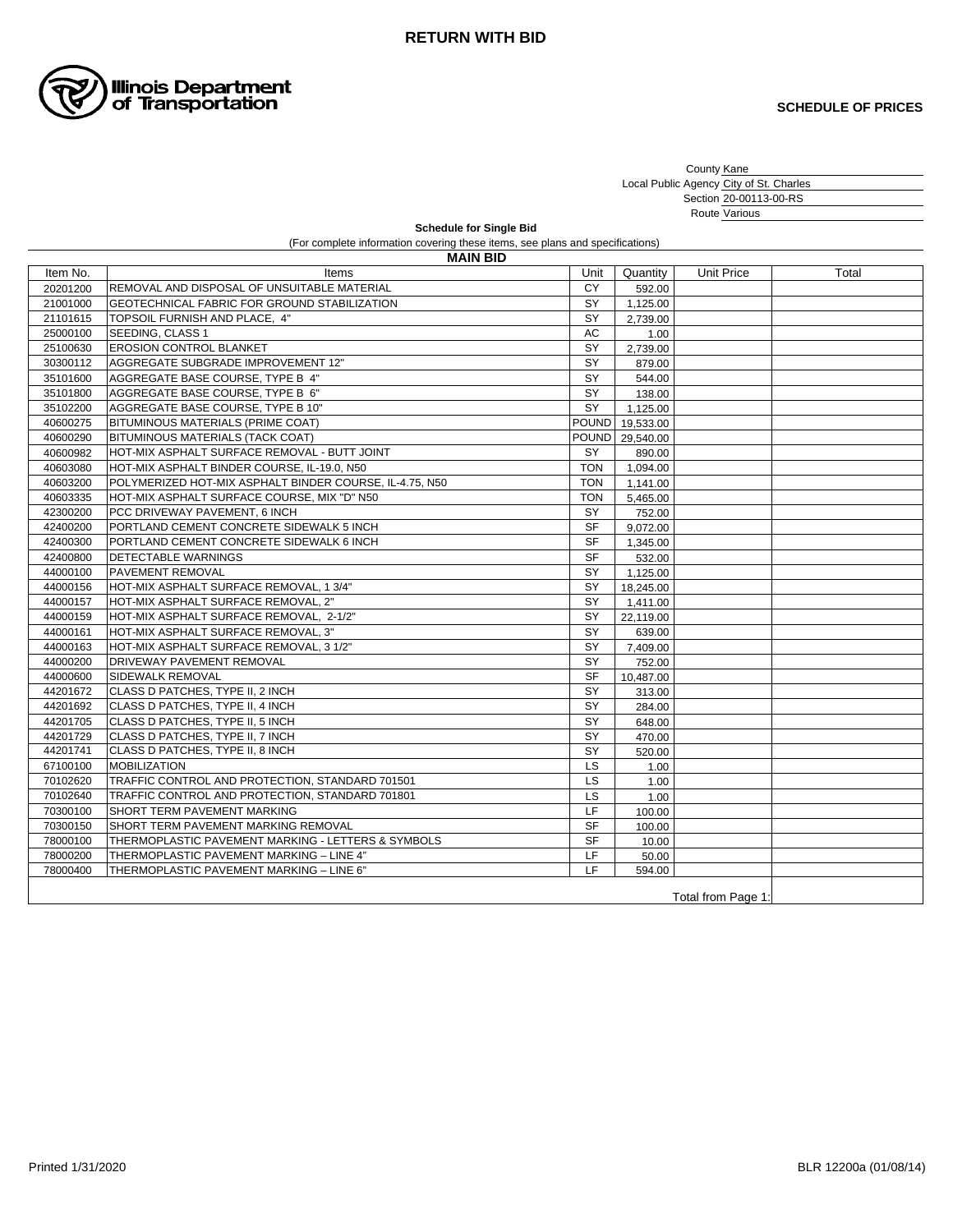

County Kane

Local Public Agency City of St. Charles Section Route Various 20-00113-00-RS

**Schedule for Single Bid** (For complete information covering these items, see plans and specifications)

|                      | <b>MAIN BID (CONTINUED)</b>                                                                                      |           |              |                             |       |
|----------------------|------------------------------------------------------------------------------------------------------------------|-----------|--------------|-----------------------------|-------|
| Item No.             | Items                                                                                                            | Unit      | Quantity     | Unit Price                  | Total |
| 78000600             | THERMOPLASTIC PAVEMENT MARKING - LINE 12"                                                                        | <b>LF</b> | 279.00       |                             |       |
| 78000650             | THERMOPLASTIC PAVEMENT MARKING - LINE 24"                                                                        | LF        | 194.00       |                             |       |
| X0326806             | <b>WASHOUT BASIN</b>                                                                                             | LS        | 1.00         |                             |       |
| X0327611             | REMOVE AND REINSTALL BRICK PAVER                                                                                 | <b>SF</b> | 375.00       |                             |       |
| X4400220             | CURB REMOVAL AND REPLACEMENT                                                                                     | LF        | 5,171.00     |                             |       |
| Z0004510             | HOT-MIX ASPHALT DRIVEWAY PAVEMENT, 3"                                                                            | SY        | 1,394.00     |                             |       |
| Z0004544             | HOT-MIX ASPHALT DRIVEWAY PAVEMENT REMOVAL                                                                        | SY        | 1,394.00     |                             |       |
| Z0042300             | PORTLAND CEMENT CONCRETE SIDEWALK CURB                                                                           | LF        | 50.00        |                             |       |
| $\mathbf{1}$         | CURB REMOVAL AND REPLACEMENT - CONTINUOUS                                                                        | LF        | 2,954.00     |                             |       |
| 20800150             | <b>TRENCH BACKFILL</b>                                                                                           | CY        | 244.00       |                             |       |
|                      |                                                                                                                  | EA        |              |                             |       |
| 28000510             | <b>INLET FILTERS</b>                                                                                             |           | 112.00       |                             |       |
| 54213657             | PRECAST REINFORCED CONCRETE FLARED END SECTIONS 12"                                                              | EA        | 2.00         |                             |       |
| 55100300             | STORM SEWER REMOVAL 8"                                                                                           | LF        | 42.00        |                             |       |
| 55100500             | STORM SEWER REMOVAL 12"                                                                                          | LF        | 84.00        |                             |       |
| 55100700             | STORM SEWER REMOVAL 15"                                                                                          | LF        | 46.00        |                             |       |
| 55100900             | STORM SEWER REMOVAL 18"                                                                                          | LF        | 4.00         |                             |       |
| 55101200             | STORM SEWER REMOVAL 24"                                                                                          | LF        | 50.00        |                             |       |
| 56103000             | DUCTILE IRON WATER MAIN 6"                                                                                       | LF        | 6.00         |                             |       |
| 56103100             | DUCTILE IRON WATER MAIN 8"                                                                                       | LF        | 210.00       |                             |       |
| 550A0050             | STORM SEWERS, CLASS A, TYPE 1 12"                                                                                | LF        | 62.00        |                             |       |
| 550A0340             | STORM SEWERS, CLASS A, TYPE 2 12"                                                                                | LF        | 22.00        |                             |       |
| 550A0360             | STORM SEWERS, CLASS A, TYPE 2 15"                                                                                | LF        | 26.00        |                             |       |
| 550A0410             | STORM SEWERS, CLASS A, TYPE 2 24"                                                                                | LF        | 50.00        |                             |       |
| 60200305             | CATCH BASINS, TYPE A, 4'-DIAMETER, TYPE 3 FRAME AND GRATE                                                        | EA        | 1.00         |                             |       |
| 60207105             | CATCH BASINS, TYPE C, TYPE 3 FRAME AND GRATE                                                                     | EA        | 2.00         |                             |       |
| 60218300<br>60218400 | MANHOLES, TYPE A, 4'-DIAMETER, TYPE 1 FRAME, OPEN LID<br>MANHOLES, TYPE A, 4'-DIAMETER, TYPE 1 FRAME, CLOSED LID | EA<br>EA  | 2.00<br>4.00 |                             |       |
| 60235700             | INLETS, TYPE A, TYPE 3 FRAME AND GRATE                                                                           | EA        | 5.00         |                             |       |
| 60248700             | VALVE VAULTS, TYPE A, 4'-DIAMETER, TYPE 1 FRAME, CLOSED LID                                                      | EA        | 3.00         |                             |       |
| 60250400             | CATCH BASINS TO BE ADJUSTED WITH NEW TYPE 1 FRAME OPEN LID                                                       | EA        | 5.00         |                             |       |
| 60250600             | CATCH BASINS TO BE ADJUSTED WITH NEW TYPE 3 FRAME AND GRATE                                                      | EA        | 1.00         |                             |       |
| 60255800             | IMANHOLES TO BE ADJUSTED WITH NEW TYPE 1 FRAME. CLOSED LID                                                       | EA        | 8.00         |                             |       |
| 60260300             | INLETS TO BE ADJUSTED WITH NEW TYPE 1 FRAME, OPEN LID                                                            | EA        | 2.00         |                             |       |
| 60265900             | VALVE VAULTS TO BE ADJUSTED WITH NEW TYPE 1 FRAME, CLOSED LID                                                    | EA        | 10.00        |                             |       |
| 60266100             | VALVE VAULTS TO BE RECONSTRUCTED                                                                                 | EA        | 3.00         |                             |       |
| 60300105             | <b>FRAMES AND GRATES TO BE ADJUSTED</b>                                                                          | EA        | 24.00        |                             |       |
| 60300305             | FRAMES AND LIDS TO BE ADJUSTED                                                                                   | EA        | 23.00        |                             |       |
| 60406100             | FRAMES AND LIDS, TYPE 1, CLOSED LID                                                                              | EA        | 2.00         |                             |       |
| 60500040             | <b>REMOVING MANHOLES</b>                                                                                         | EA        | 8.00         |                             |       |
| 60500050             | <b>REMOVING CATCH BASINS</b>                                                                                     | EA        | 3.00         |                             |       |
| 60500060             | <b>REMOVING INLETS</b>                                                                                           | EA        | 7.00         |                             |       |
| X0322464             | ABANDON AND FILL EXISTING SANITARY MANHOLE                                                                       | EA        | 3.00         |                             |       |
|                      |                                                                                                                  |           |              | Carried forward from page 1 |       |
|                      |                                                                                                                  |           |              | Total from page 2           |       |
|                      |                                                                                                                  |           |              |                             |       |
|                      |                                                                                                                  |           |              |                             |       |
|                      |                                                                                                                  |           |              |                             |       |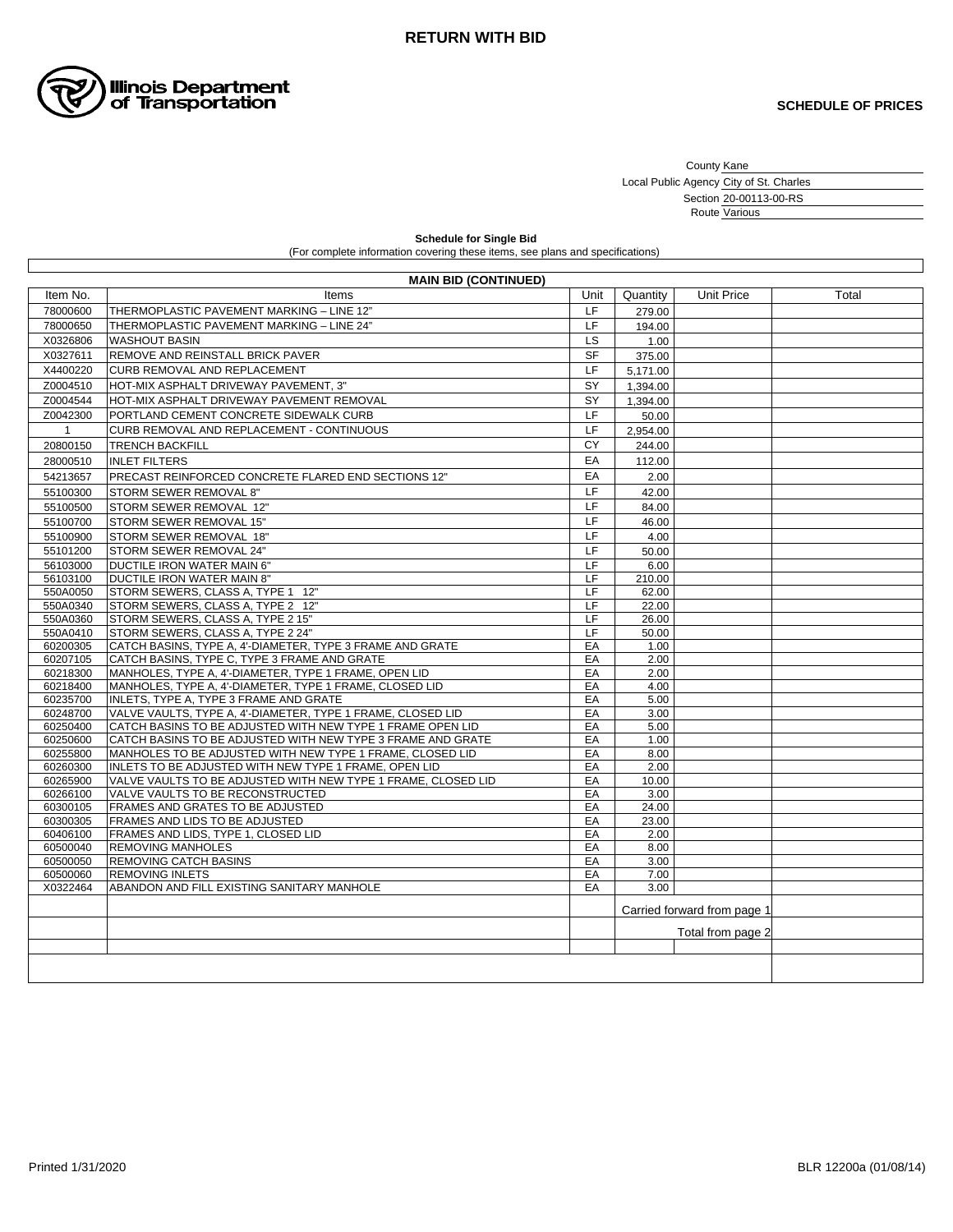

County Kane

Local Public Agency City of St. Charles Section Route 20-00113-00-RS Various

**Schedule for Single Bid** (For complete information covering these items, see plans and specifications)

| <b>MAIN BID (CONTINUED)</b>                      |                                                                   |          |                             |                             |       |  |  |  |
|--------------------------------------------------|-------------------------------------------------------------------|----------|-----------------------------|-----------------------------|-------|--|--|--|
| Item No.                                         | Items                                                             | Unit     | Quantity                    | <b>Unit Price</b>           | Total |  |  |  |
| X6026051                                         | SANITARY MANHOLES TO BE RECONSTRUCTED                             | EA       | 4.00                        |                             |       |  |  |  |
| X6026622                                         | VALVE VAULTS TO BE REMOVED                                        | EA       | 2.00                        |                             |       |  |  |  |
| $\overline{2}$                                   | REMOVE & REPLACE SANITARY SEWER SERVICE, 6" PVC, SDR 26           | LF       | 34.00                       |                             |       |  |  |  |
| 3                                                | SANITARY MANHOLE 4'-DIAMETER, TYPE 1 FRAME, CLOSED LID            | EA       | 8.00                        |                             |       |  |  |  |
| 4                                                | SANITARY MANHOLE CHIMNEY SEAL                                     | EA       | 17.00                       |                             |       |  |  |  |
| 5                                                | SANITARY SEWER NEW 8" DROP CONNECTION                             | EA       | 1.00                        |                             |       |  |  |  |
| 6                                                | SANITARY SEWER SERVICE, 6" PVC, SDR 26                            | LF       | 30.00                       |                             |       |  |  |  |
| $\overline{7}$                                   | SANITARY SEWERS 8" PVC SDR 26                                     | LF       | 112.00                      |                             |       |  |  |  |
| 8                                                | SANITARY SEWERS 12" PVC SDR 26                                    | LF       | 180.00                      |                             |       |  |  |  |
| 9                                                | REMOVE 4" SUMP LINE AND REPLACE WITH 6" PVC                       | LF       | 100.00                      |                             |       |  |  |  |
| 10                                               | STORM SEWER PIPE, REMOVE 10" VCP AND REPLACE WITH 10" PVC, SDR 26 | LF       | 44.00                       |                             |       |  |  |  |
| 11                                               | SEWER PIPE, REMOVE 12" VCP AND REPLACE WITH 12" PVC, SDR 26       | LF       | 48.00                       |                             |       |  |  |  |
| 12                                               | STORM SEWER PIPE, REMOVE 8" VCP AND REPLACE WITH 10" PVC, SDR 26  | LF       | 22.00                       |                             |       |  |  |  |
| 13                                               | STORM SEWER REMOVE AND REPLACE 6" PVC                             | LF       | 30.00                       |                             |       |  |  |  |
| 14                                               | STORM SEWER PVC 12", SDR 26                                       | LF       | 64.00                       |                             |       |  |  |  |
| 15                                               | STORM SEWER PVC 15", SDR 26                                       | LF       | 20.00                       |                             |       |  |  |  |
| 16                                               | FIRE HYDRANT ASSEMBLY - REMOVE & REPLACE                          | EA       | 8.00                        |                             |       |  |  |  |
| 17                                               | FIRE HYDRANT ASSEMBLY - NEW                                       | EA       | 1.00                        |                             |       |  |  |  |
| 18                                               | RAISE FIRE HYDRANT 6"                                             | EA       | 1.00                        |                             |       |  |  |  |
| 19                                               | AUXILIARY BOXES TO BE REPLACED                                    | EA       | 1.00                        |                             |       |  |  |  |
| 20                                               | REMOVE & REPLACE B-BOX                                            | EA       | 17.00                       |                             |       |  |  |  |
| 21                                               | REMOVE & REPLACE B-BOX & CURB STOP                                | EA       | 9.00                        |                             |       |  |  |  |
| 22                                               | REMOVE 4" VALVE IN BOX & REPLACE W/ 4" VALVE IN 4' DIA, VAULT     | EA       | 1.00                        |                             |       |  |  |  |
| 23                                               | REPLACE 4" VALVE IN EXISTING VAULT                                | EA       | 4.00                        |                             |       |  |  |  |
| 24                                               | REPLACE 6" VALVE IN EXISTING VAULT                                | EA       | 2.00                        |                             |       |  |  |  |
| 25<br>26                                         | NEW 8" VALVE<br>VALVE BOLT REPLACEMENT                            | EA<br>EA | 2.00<br>9.00                |                             |       |  |  |  |
| 55101400                                         | STORM SEWER REMOVAL 30"                                           | LF.      | 8.00                        |                             |       |  |  |  |
| 550A0430                                         | STORM SEWERS, CLASS A, TYPE 2 30"                                 | LF       | 8.00                        |                             |       |  |  |  |
|                                                  |                                                                   |          |                             |                             |       |  |  |  |
|                                                  |                                                                   |          |                             |                             |       |  |  |  |
|                                                  |                                                                   |          |                             |                             |       |  |  |  |
|                                                  |                                                                   |          |                             |                             |       |  |  |  |
|                                                  |                                                                   |          |                             |                             |       |  |  |  |
|                                                  |                                                                   |          |                             |                             |       |  |  |  |
|                                                  |                                                                   |          |                             |                             |       |  |  |  |
|                                                  |                                                                   |          |                             |                             |       |  |  |  |
|                                                  |                                                                   |          |                             |                             |       |  |  |  |
|                                                  |                                                                   |          |                             |                             |       |  |  |  |
|                                                  |                                                                   |          |                             |                             |       |  |  |  |
|                                                  |                                                                   |          |                             | Carried forward from page 1 |       |  |  |  |
|                                                  |                                                                   |          | Carried forward from page 2 |                             |       |  |  |  |
|                                                  |                                                                   |          | Total from page 3           |                             |       |  |  |  |
|                                                  |                                                                   |          |                             |                             |       |  |  |  |
|                                                  |                                                                   |          |                             |                             |       |  |  |  |
| Bidder's Proposal for making Entire Improvements |                                                                   |          |                             |                             |       |  |  |  |